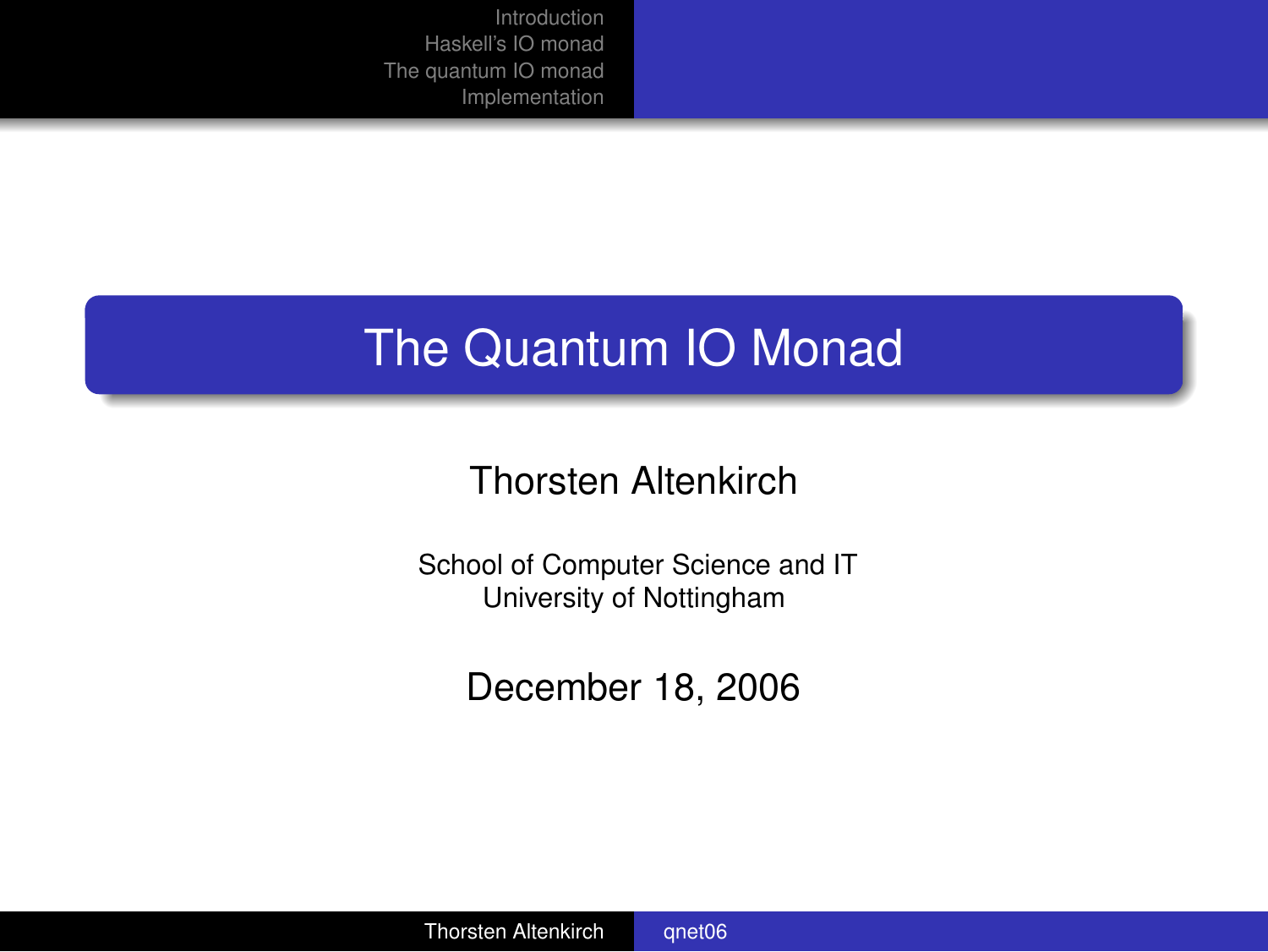# **Motivation**

- Explain quantum programming to (functional) programmers.
- Sell functional programming to people in quantum computing..
- **•** Provide an intermediate language for the implementation of high level quantum languages (like QML).
- <span id="page-1-0"></span>Framework to discover and implement patterns for quantum programming.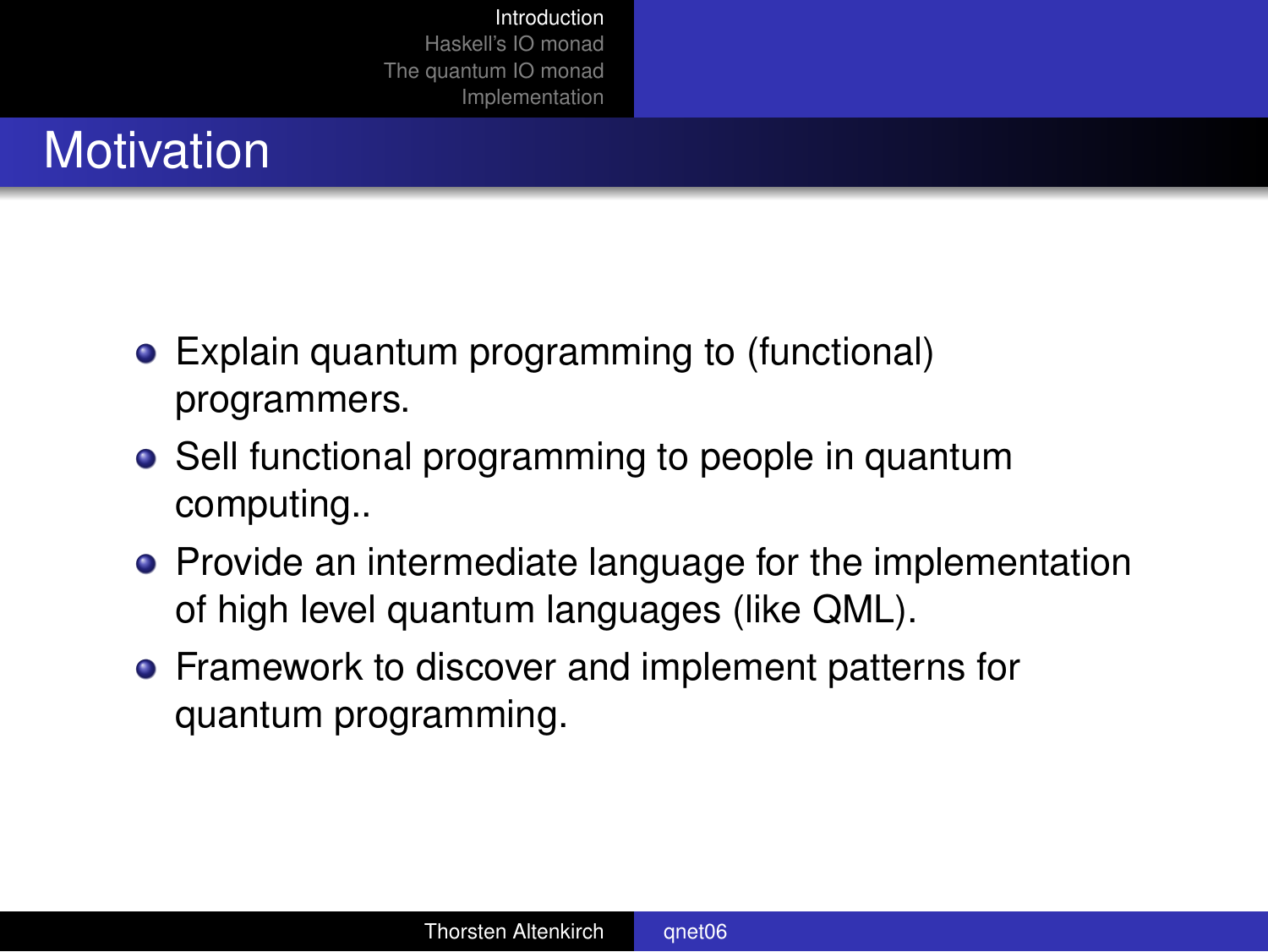# Haskell

- Pure functional programming language.
- Close to constructive Mathematics (terminating fragment).
- go further: Type Theory (Epigram).
- **Effects** (e.g. Input/Output, State, Concurrency, . . . ) are encapsulated in the IO monad.
- Proposal: Use *Functional specifications of IO* to reason about programs with IO.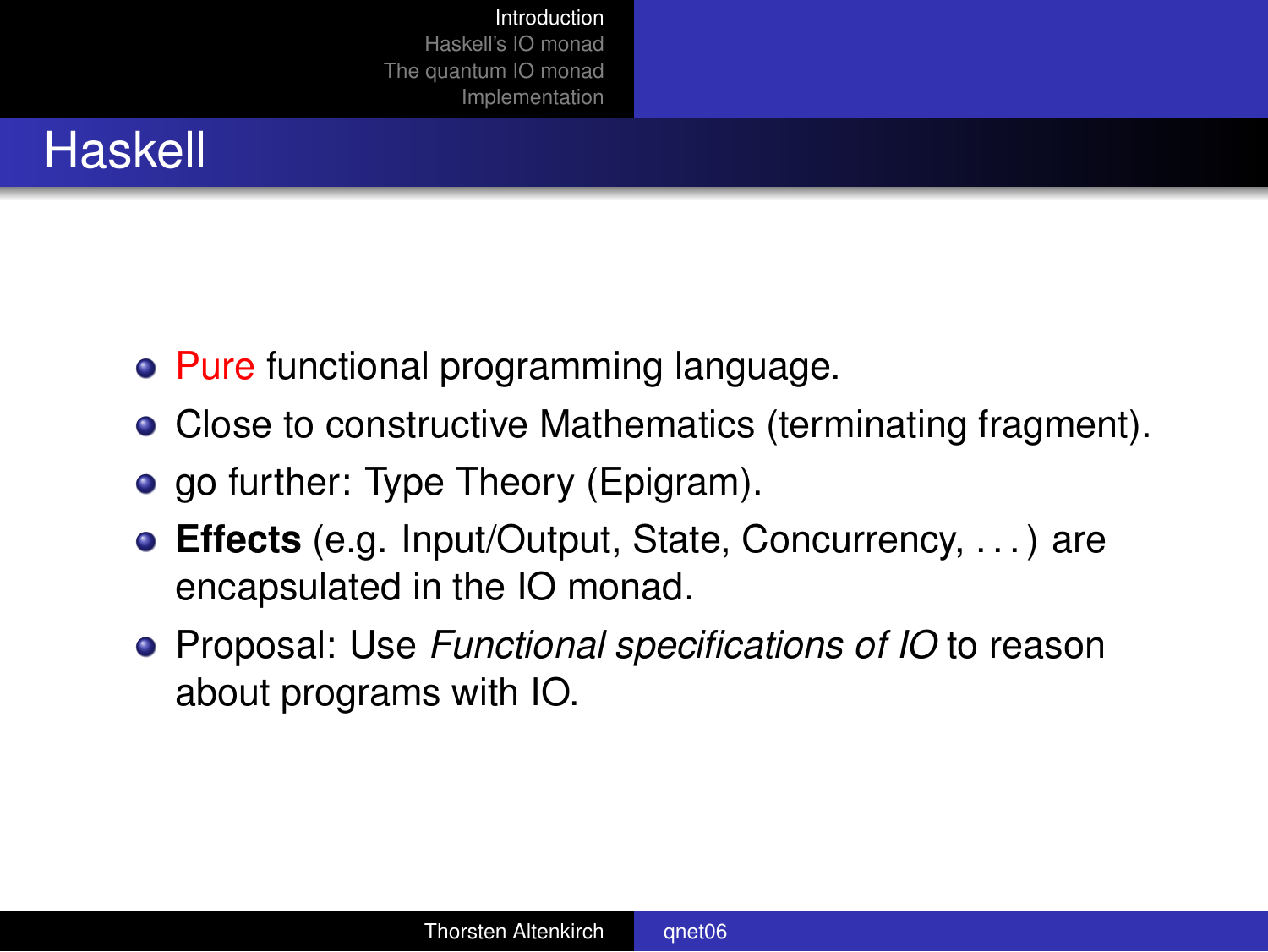## Example: quick sort

\n
$$
\text{qsort} :: (\text{Ord } a) \Rightarrow [a] \rightarrow [a]
$$
\n

\n\n $\text{qsort} [] = []$ \n

\n\n $\text{qsort} (a : as) = \text{qsort} (\text{filter} (\lambda b \rightarrow b \leq a) \text{ as}) + [a] + \text{qsort} (\text{filter} (\lambda b \rightarrow a < b) \text{ as})$ \n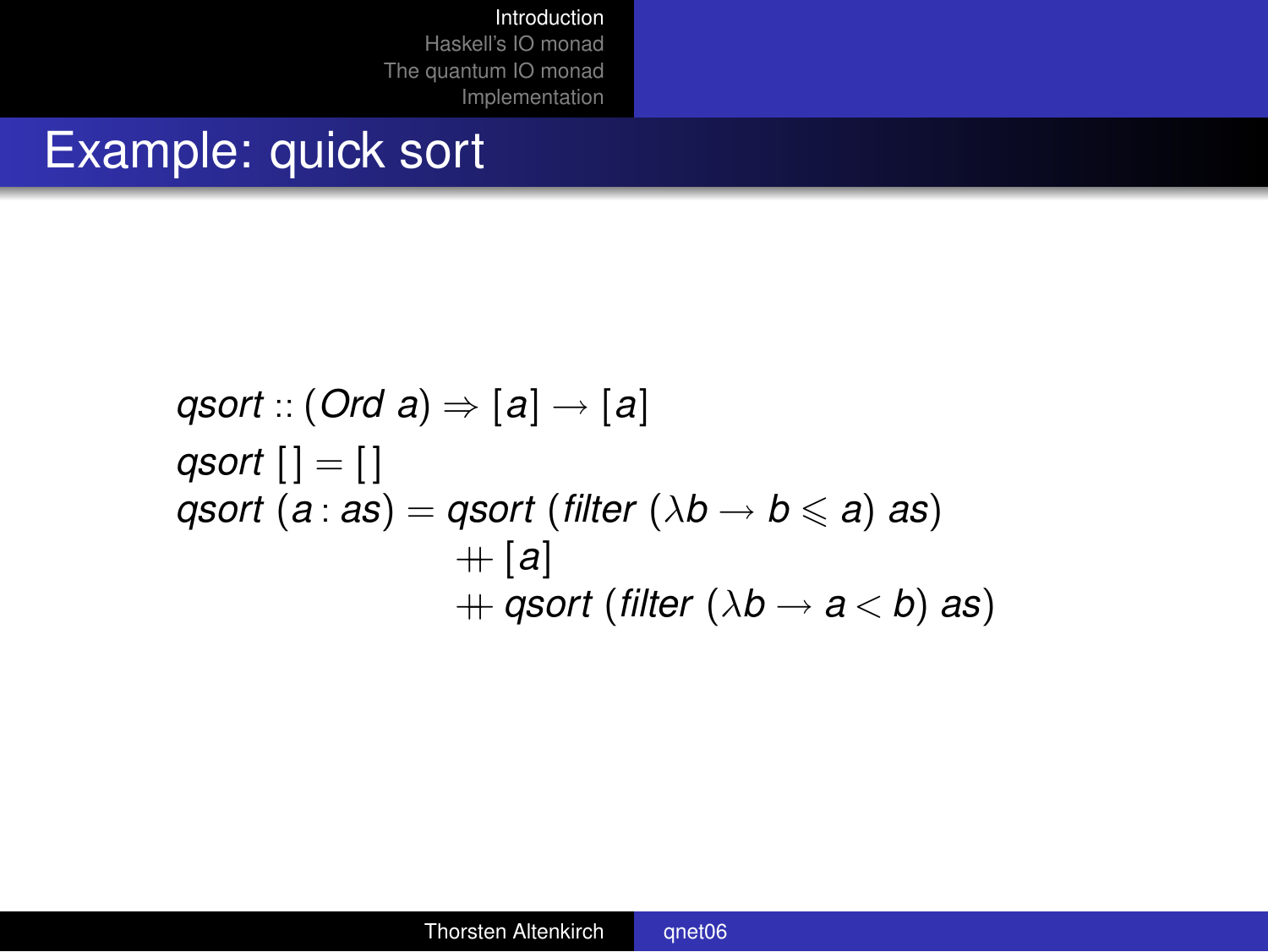### Example: Sieve of Erasthostenes

*primes* :: [Z] *primes* = *sieve* [2 . .] **where** *sieve*  $(p : ns) = p : (size \mid n \mid n \leftarrow ns, n' \mid mod' \mid p \neq 0])$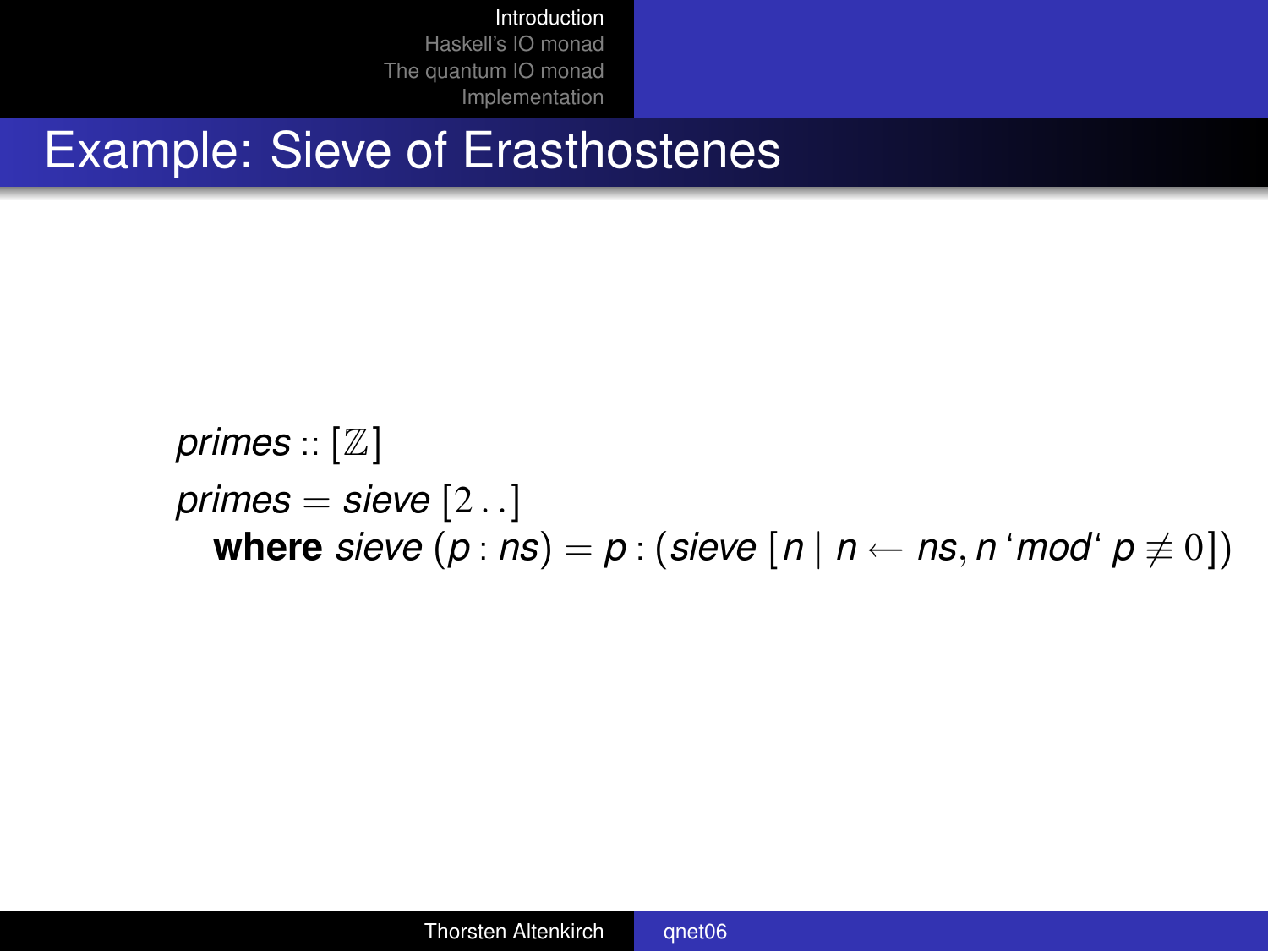### Monads in Haskell

**class** *Monad m* **where**  $(\ggg)$ :: *m*  $a \rightarrow (a \rightarrow m b) \rightarrow m b$ *return*  $\cdot \cdot a \rightarrow m$  *a* 

Equations:

$$
return a \gg f = fa
$$
  

$$
c \gg return = c
$$
  

$$
(c \gg f) \gg g = c \gg \lambda a \rightarrow f a \gg g
$$

Computations are represented by morphisms in the Kleisli category

$$
a\rightarrow_{\text{Kleisli}}b=a\rightarrow m b
$$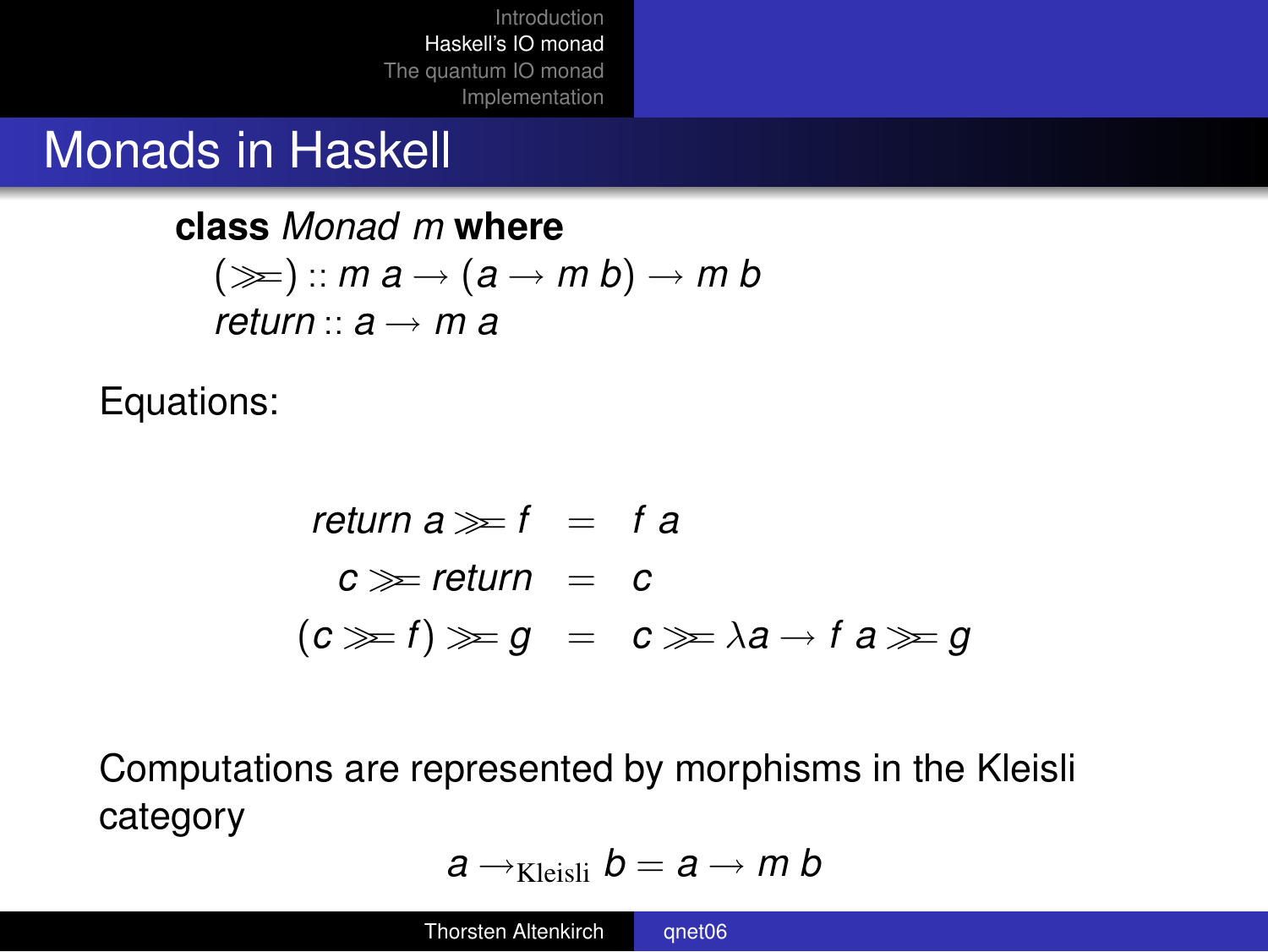### The state monad

**newtype** *State s*  $a =$  *State*  $(s \rightarrow (a, s))$ **instance** *Monad* (*State s*) **where** *return a* = *State* ( $\lambda$ *s*  $\rightarrow$  (*a*, *s*))  $(State f) \ggg g = State \lambda s \rightarrow let (a, s') = f s$ (*State h*) = *g a*  $\mathsf{in} \; h \; s'$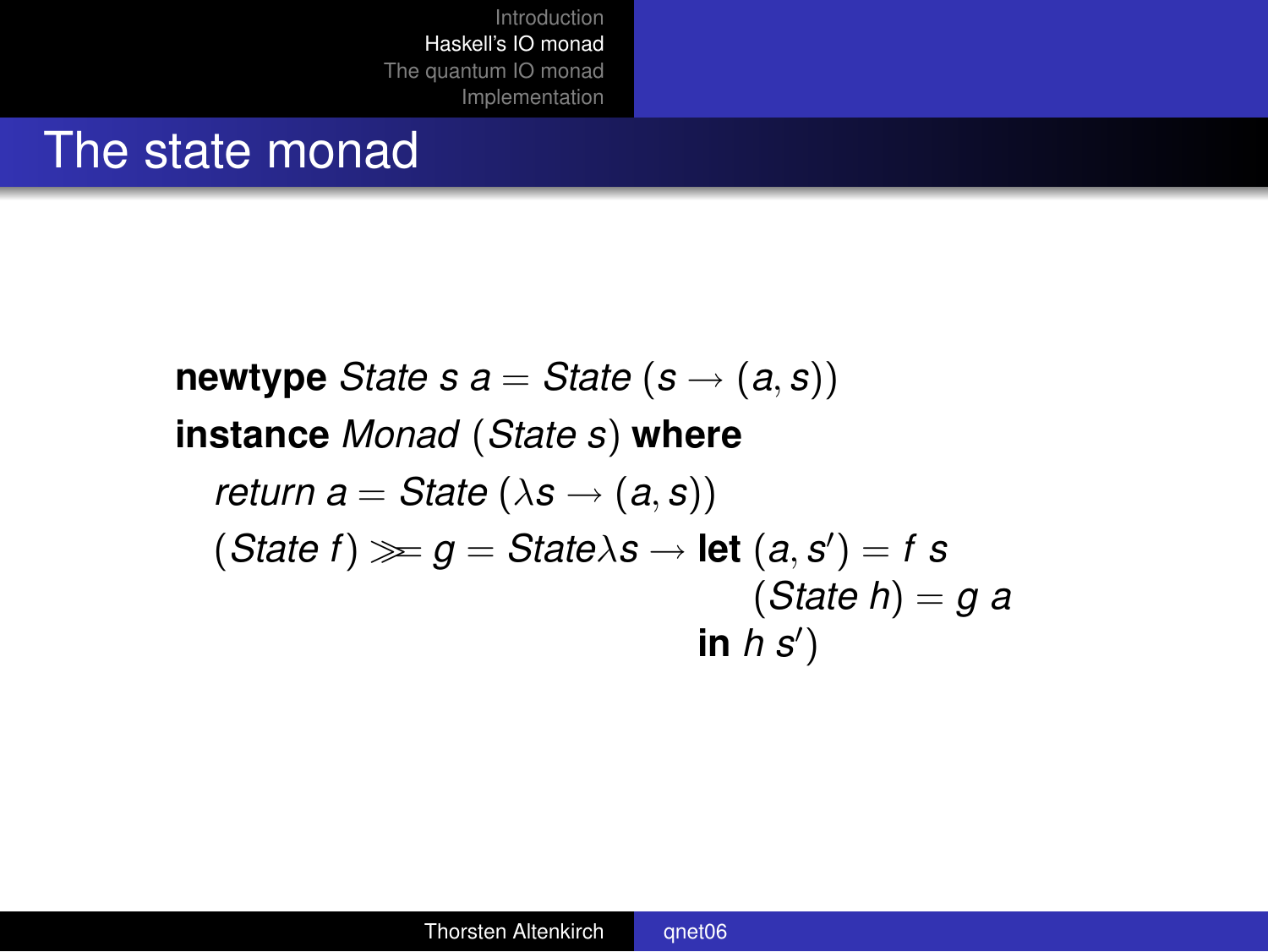### Haskell's IO monad

**instance** *Monad IO*

*getChar* :: *IO Char putChar* :: *Char* → *IO* () *echo* :: *IO* ()  $echo = getChar \gg (\lambda c \rightarrow putChar c) \gg echo$ *echo* = **do** *c* ← *getChar putChar c*

*echo*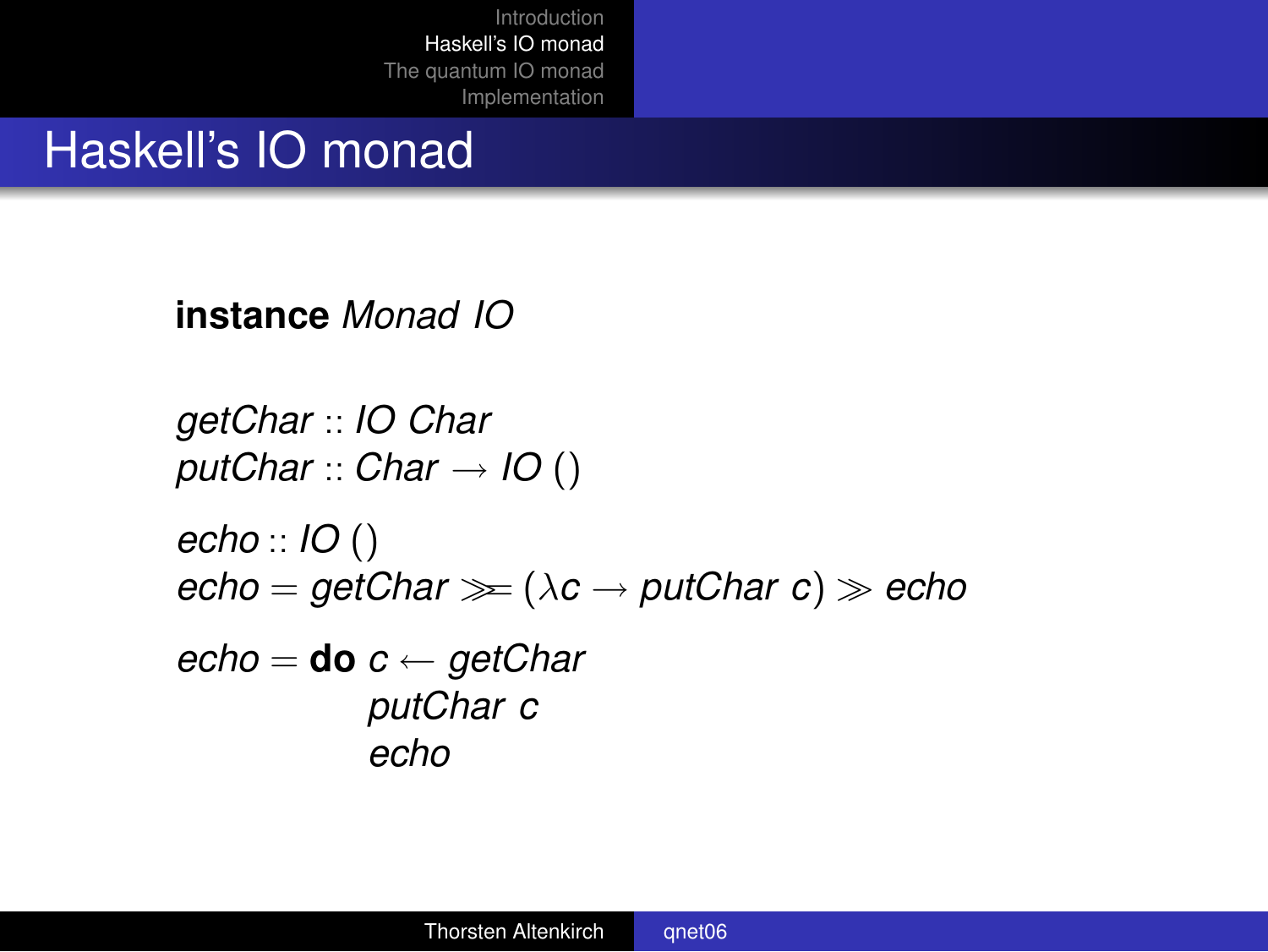### Referential transparency

*dotwice* :: *IO* () → *IO* () *dotwice*  $p = p \gg p$ 

The two following lines have the same behaviour:

*dotwice* (*putStrLn* "Hello") (*putStrLn* "Hello") >> (*putStrLn* "Hello")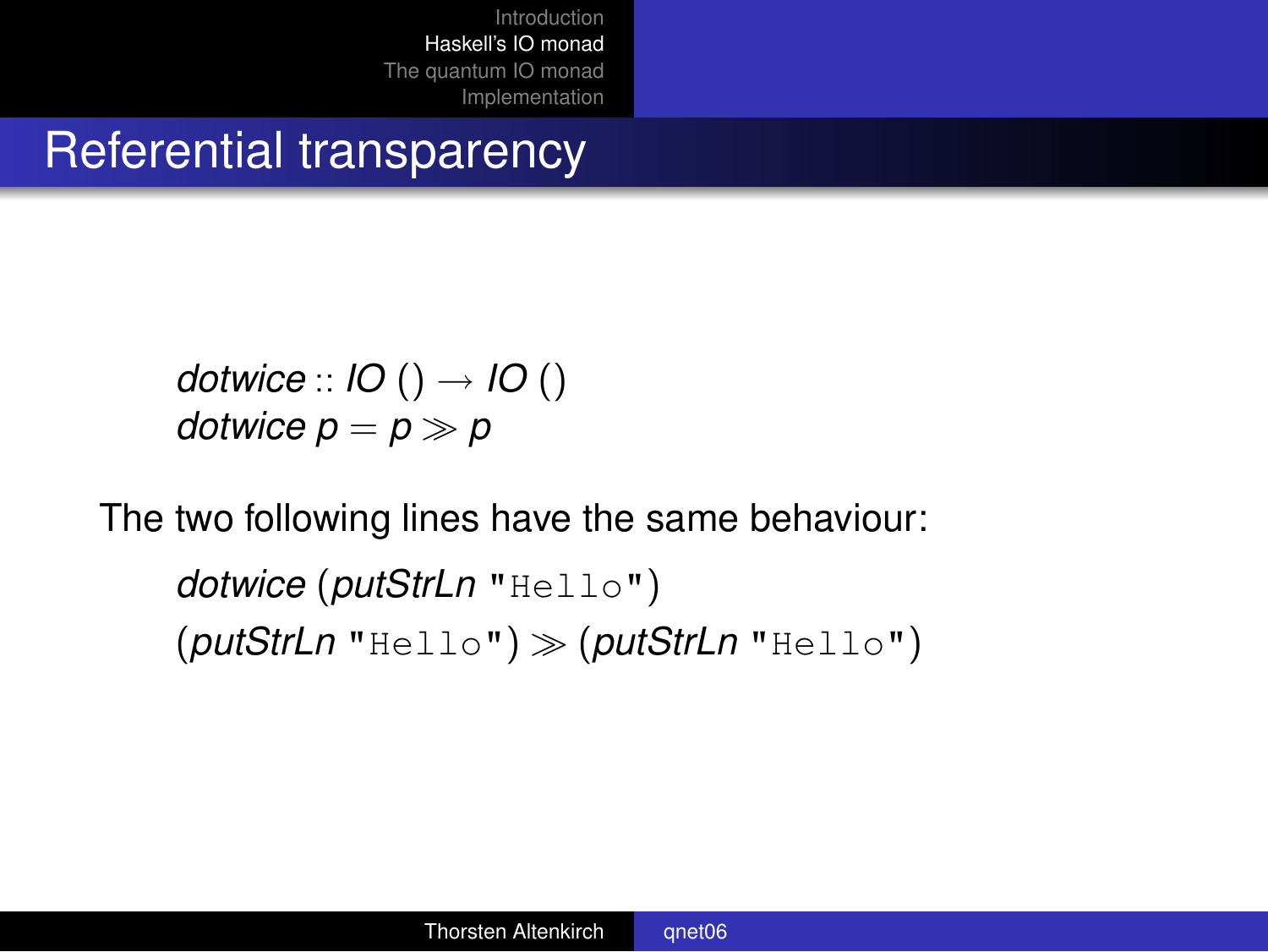# IORefs

**type** *IORef a newIORef* :: *a* → *IO* (*IORef a*) *writeIORef* :: *IORef*  $a \rightarrow a \rightarrow$  *IO* () *readIORef* :: *IORef a* → *IO a*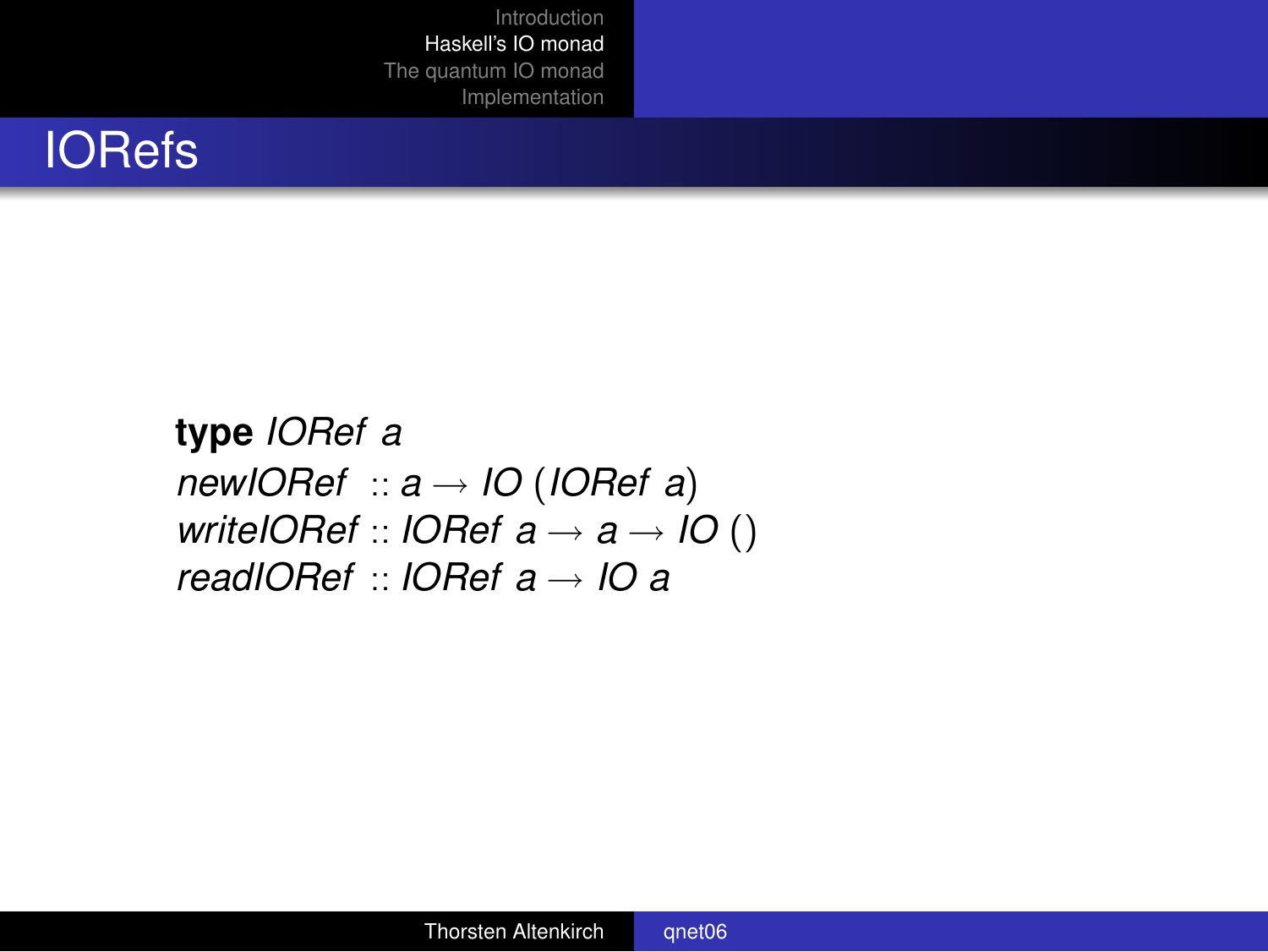# Functional specification of IO

**type** *Loc* **type** *Data* **data** *MyIO a* = *NewIORef Data* (*Loc* → *MyIO a*) | *ReadIORef Loc* (*Data* → *MyIO a*) | *WriteIORef Loc Data* (*MyIO a*) | *ReturnState a*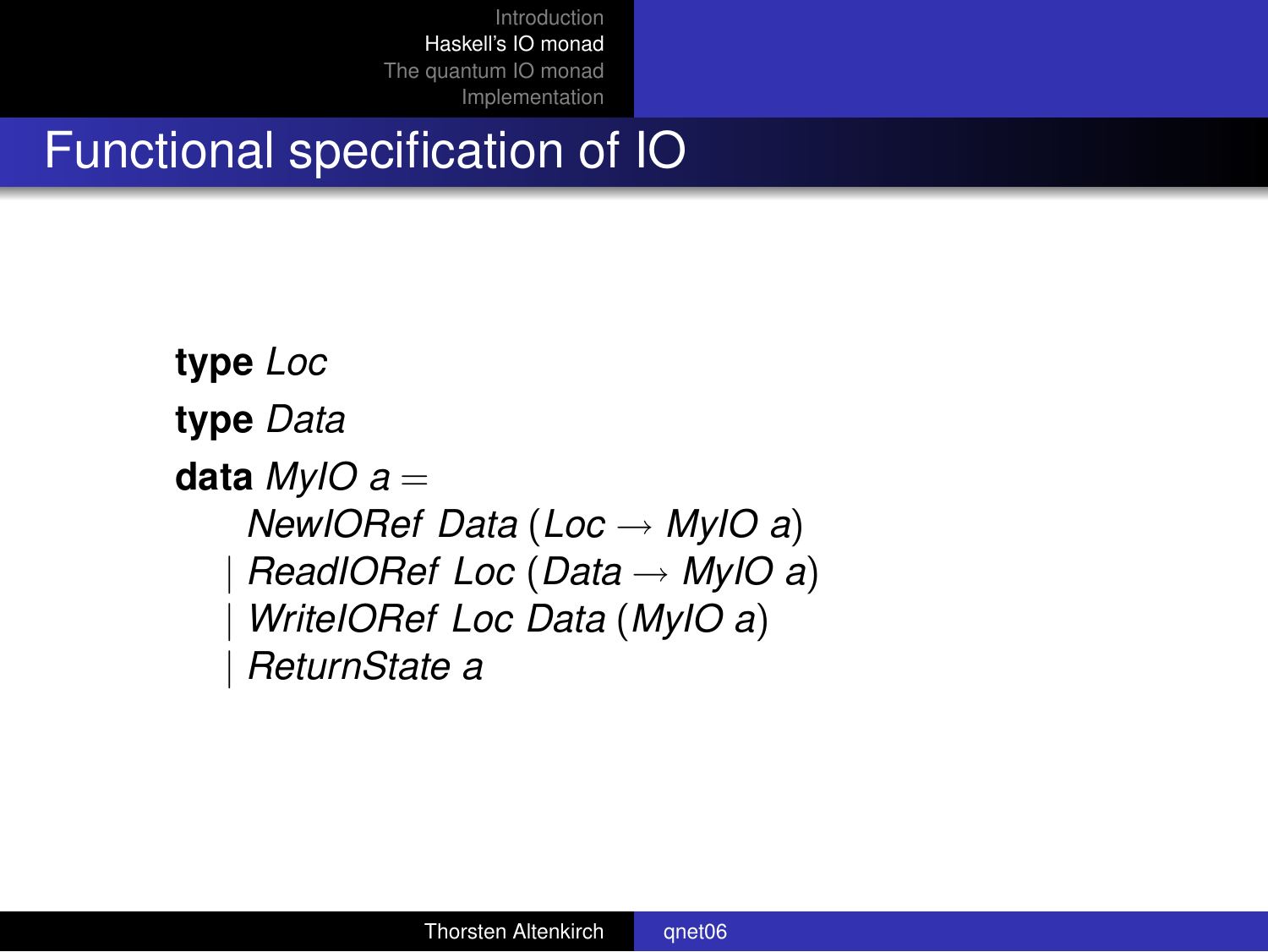# Functional specification of IO

**type** *Heap* = *Loc* → *Data* **data** *Store* = *Store*{*free* :: *Loc*, *heap* :: *Heap*} *run* :: *MyIO*  $a \rightarrow a$ *runState* :: *MyIO a* → *State Store a*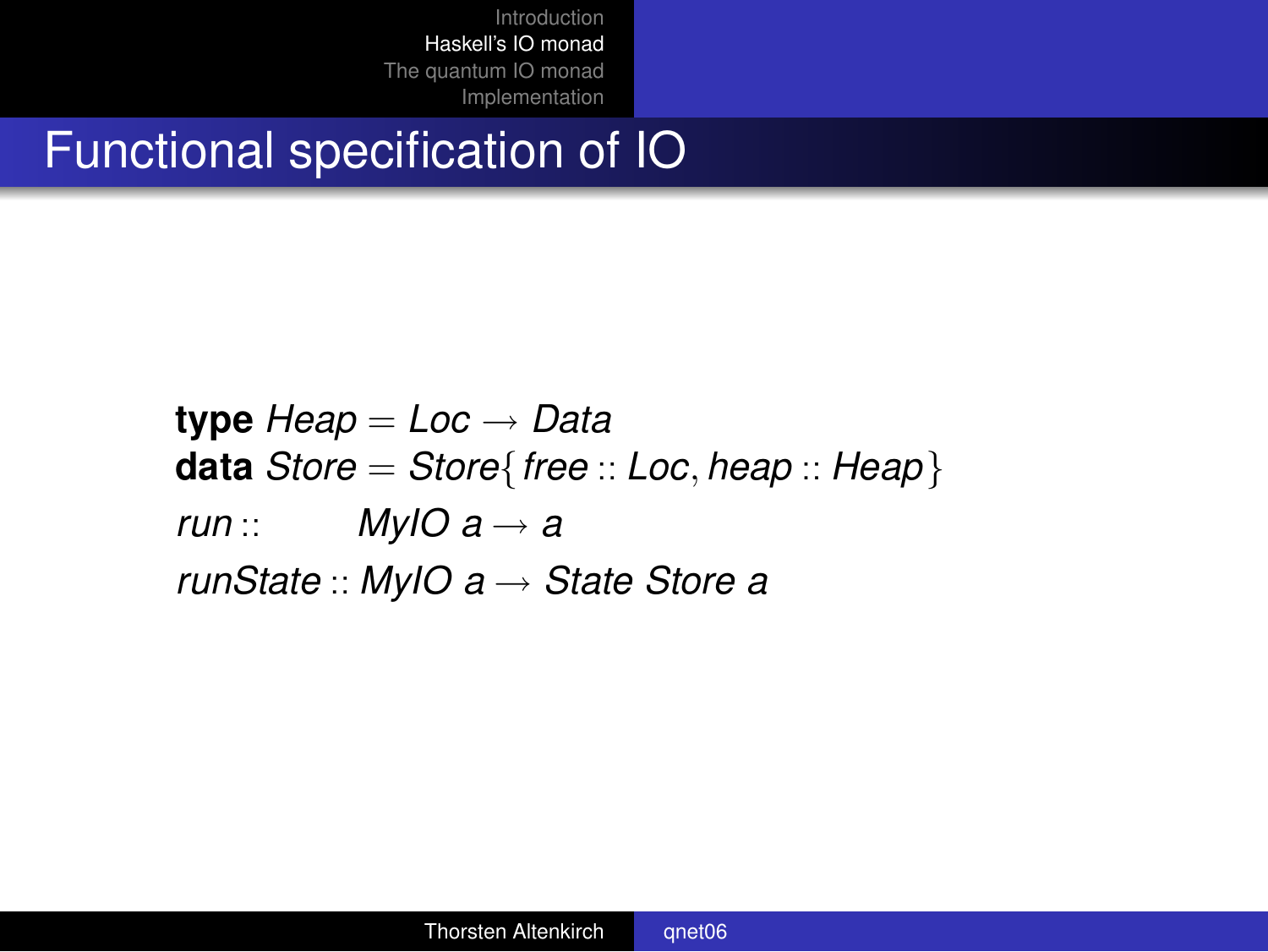

**type** *Qbit* **type** *QIO a* **type** *U*

<span id="page-12-0"></span>**instance** *Monad QIO mkQbit* :: *Bool* → *QIO Qbit applyU* ::  $U \rightarrow QIO$  () *meas* :: *Qbit* → *QIO Bool*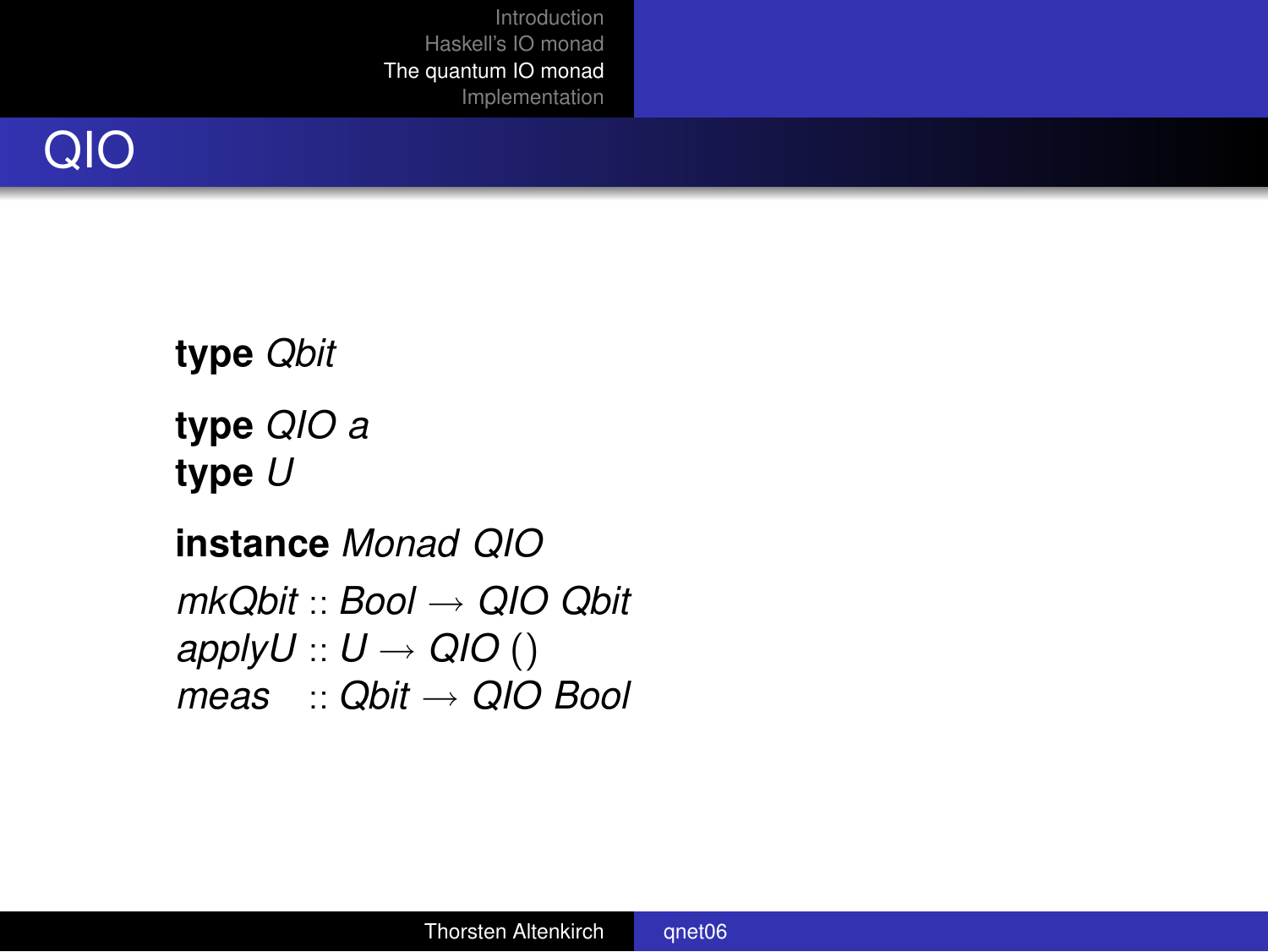### Reversible Ops

#### **instance** *Monoid U*

$$
unot :: Qbit → U
$$
  
uhad :: Qbit → U  
uphase :: Qbit → ℝ → U  
swap :: Qbit → Qbit → U  
cond :: Qbit → (Bool → U) → U

*cond x* ( $\lambda b \rightarrow$  *if b* then *unot x* else *mempty*) leads to a runtime error!

 $urev: U \rightarrow U$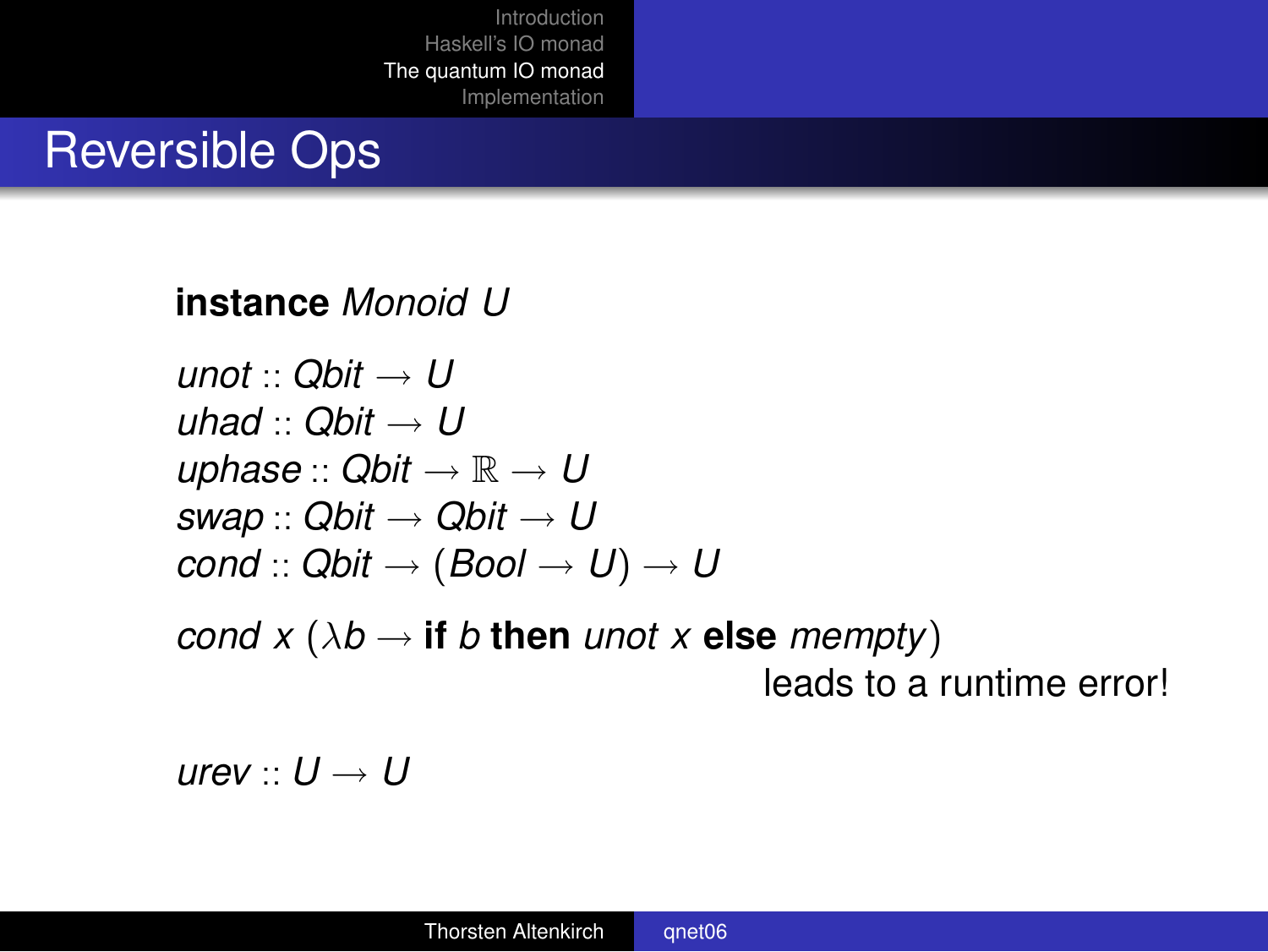### run or sim

*run* embeds QIO into IO using a random number generator:

*run* :: *QIO a* → *IO a*

- $\bullet$  or a real quantum computer...
- *sim* calculates the probability distribution of possible answers:

*sim* :: *QIO a* → *Prob a*

• where

**data**  $Prob a = Prob (Vec \mathbb{R} a)$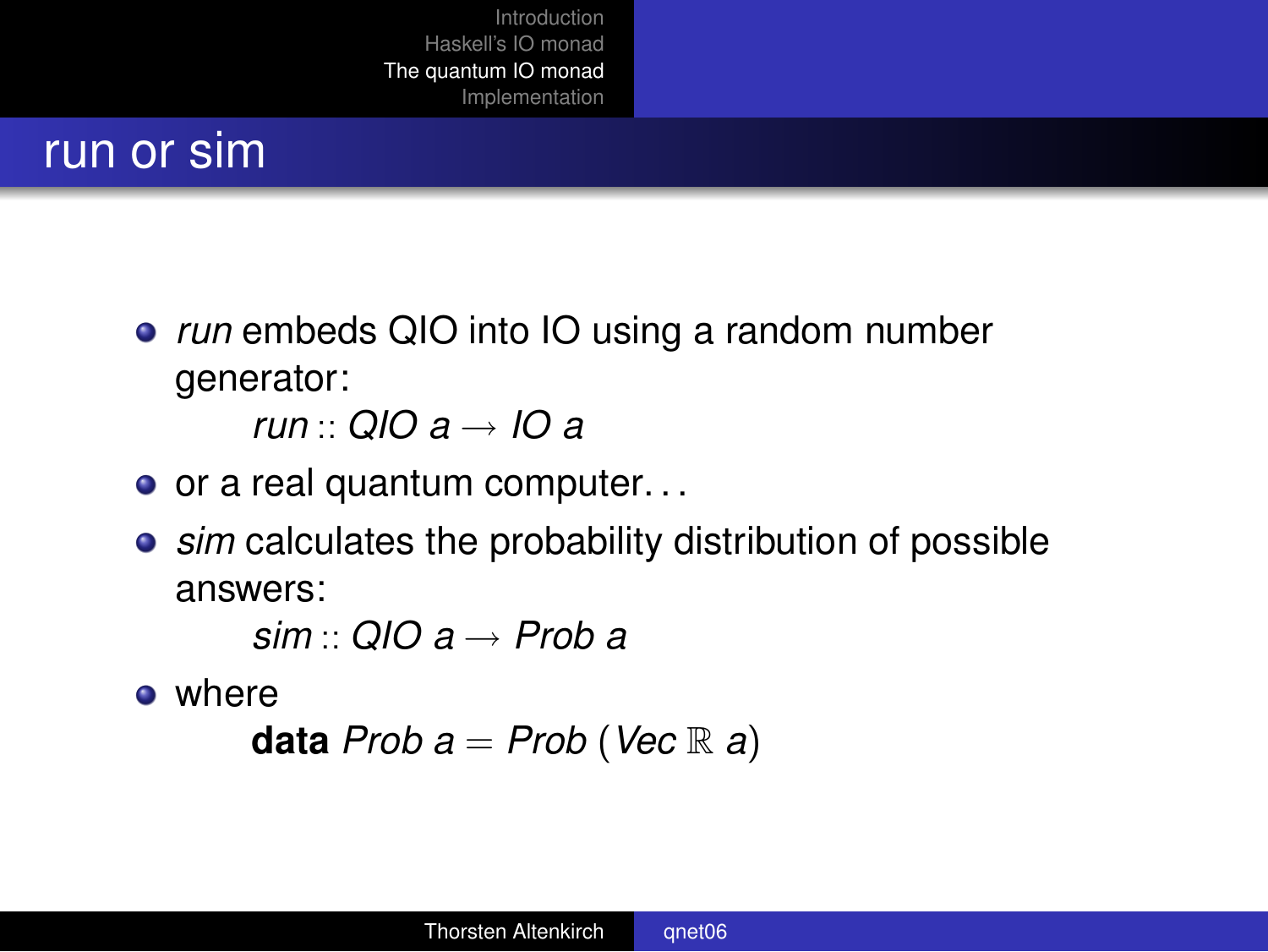# Example: a random bit

*qran* :: *QIO Qbit qran* = **do** *qb* ← *mkQbit True applyU* (*uhad qb*) *return qb*

*test*\_*qran* :: *QIO Bool test*  $qran =$  **do**  $qb \leftarrow qran$ *meas qb* ∗ *Qio* > *run test*\_*qran False* ∗ *Qio* > *run test*\_*qran*

*True*

∗ *Qio* > *sim test*\_*qran* [(*True*, 0.5),(*False*, 0.5)]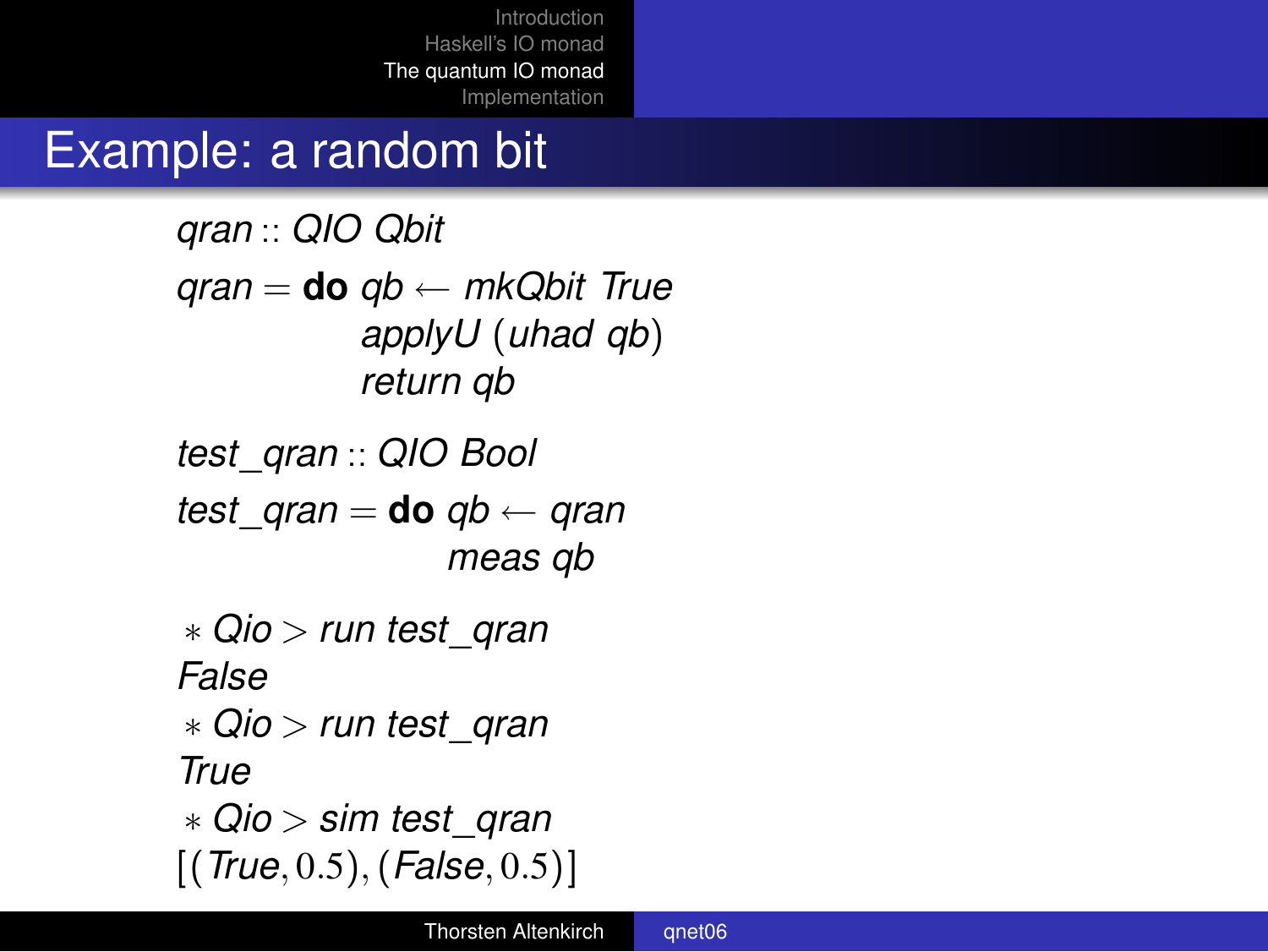### The Bell state

### *share* :: *Qbit* → *QIO Qbit share qa* = **do** *qb* ← *mkQbit False applyU* (*cond qa*λ*a* → **if** *a* **then** *unot qb* **else** *mempty*) *return qb*

```
bell :: QIO (Qbit, Qbit)
bell = do qa ← qran
          qb ← share qa
          return (qa, qb)
```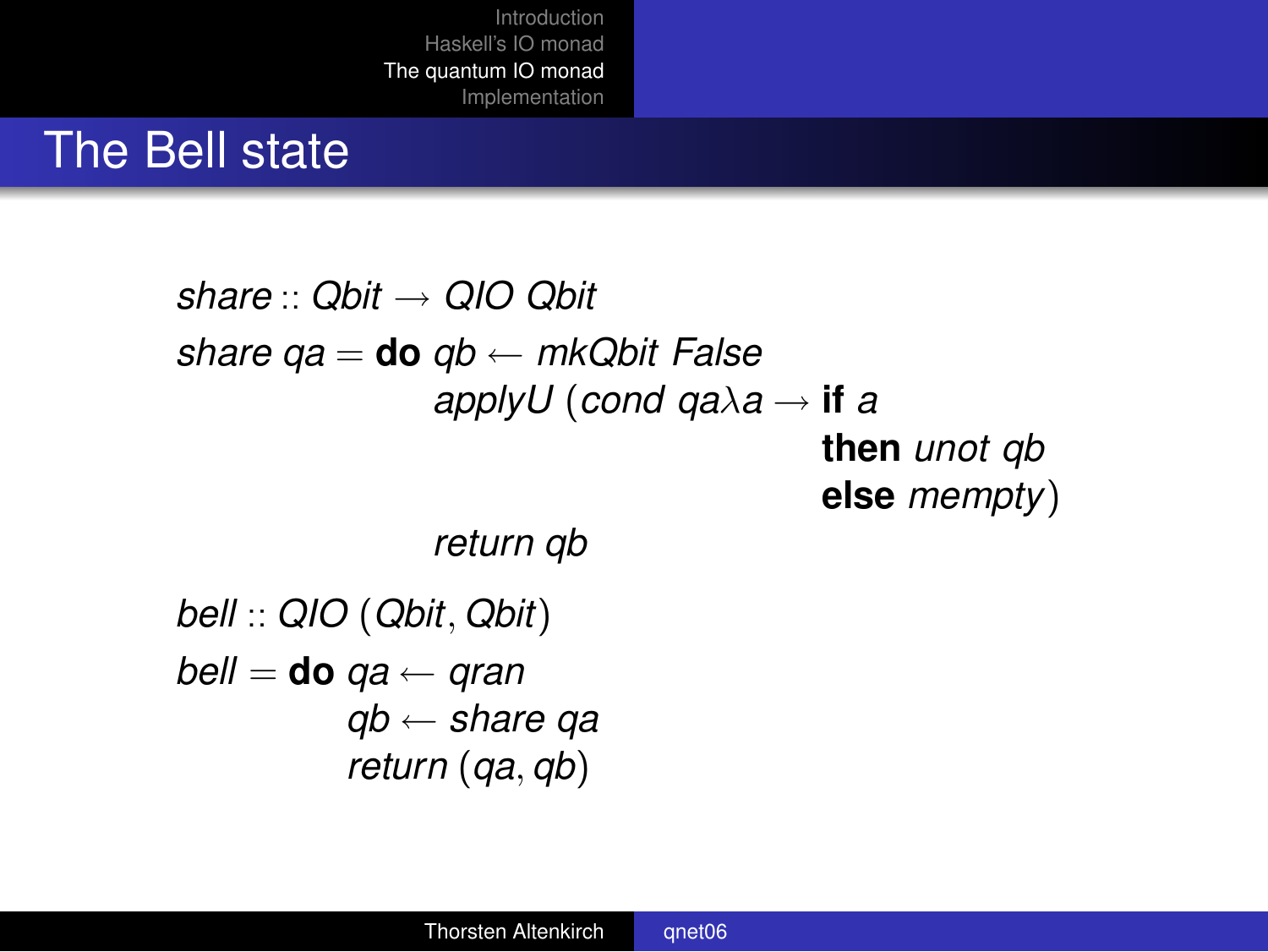### **Qdata**

**class** *Qdata a qa* **where** *mkQ* :: *a* → *QIO qa measQ* :: *qa* → *QIO a* **instance** *Qdata Bool Qbit* **where**  $mkQ = mkQ$ *hit measQ* = *measQbit* **instance** (*Qdata a qa*, *Qdata b qb*) ⇒ *Qdata* (*a*, *b*) (*qa*, *qb*) **where** *mkQ* (*a*, *b*) = **do** *qa* ← *mkQ a*  $ab \leftarrow m kQ b$ *return* (*qa*, *qb*) *measQ* (*qa*, *qb*) = **do** *a* ← *measQ qa b* ← *measQ qb return* (*a*, *b*) Thorsten Altenkirch [qnet06](#page-0-1)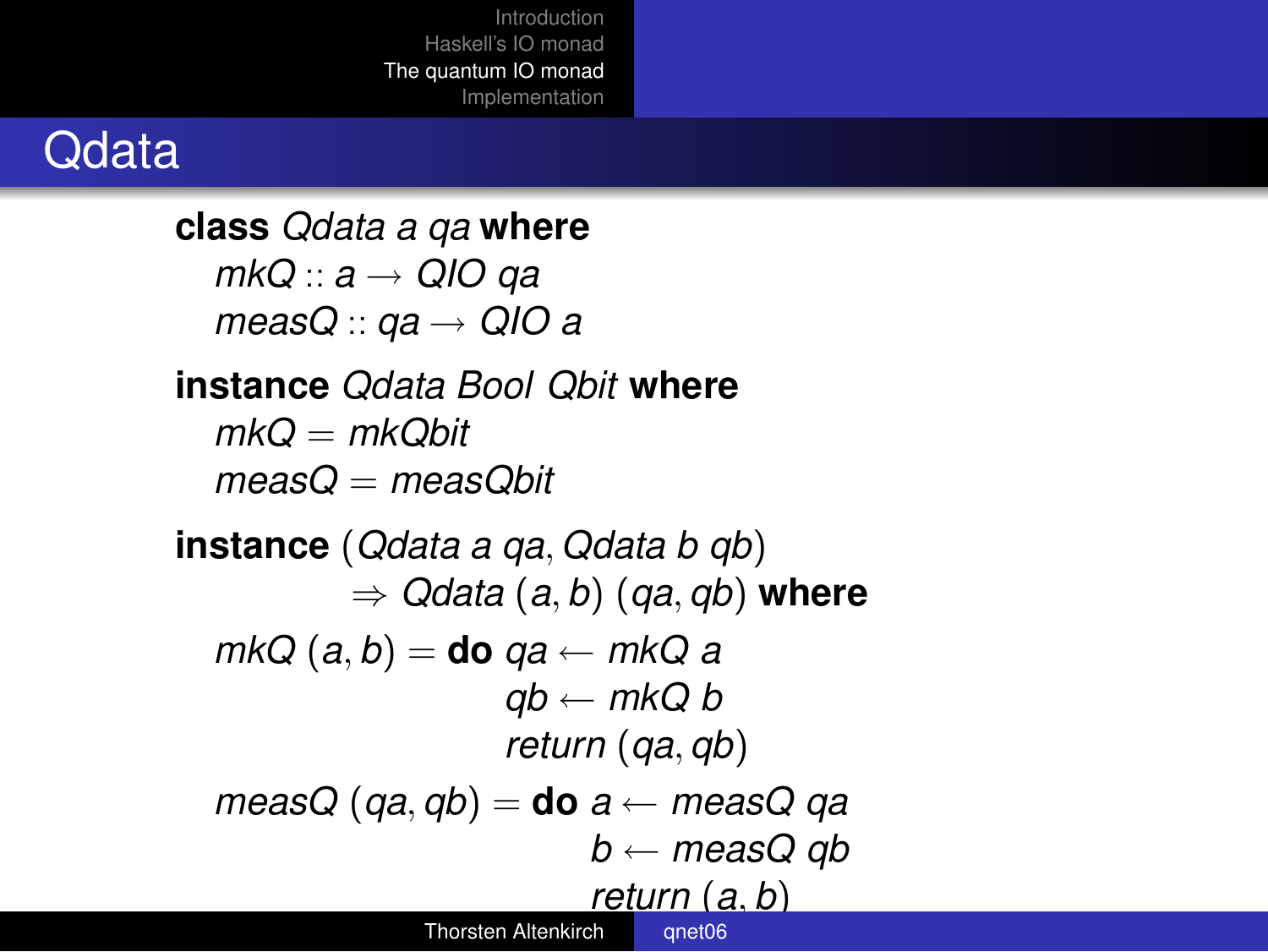### Quantum registers

**type** *QR* = [*Qbit* ] **instance** *Qdata a qa* ⇒ *Qdata* [*a*] [*qa*] **where** *mkQ*  $\vert \vert$  = *return*  $\vert \vert$  $mkQ(b:bs) =$ **do**  $qb \leftarrow mkQb$ *qbs* ← *mkQ bs return* (*qb* : *qbs*)  $measQ$   $|$  = *return*  $|$ *measQ* (*qx* : *qxs*) = **do**  $x \leftarrow$  *measQ qx xs* ← *measQ qxs return* (*x* : *xs*)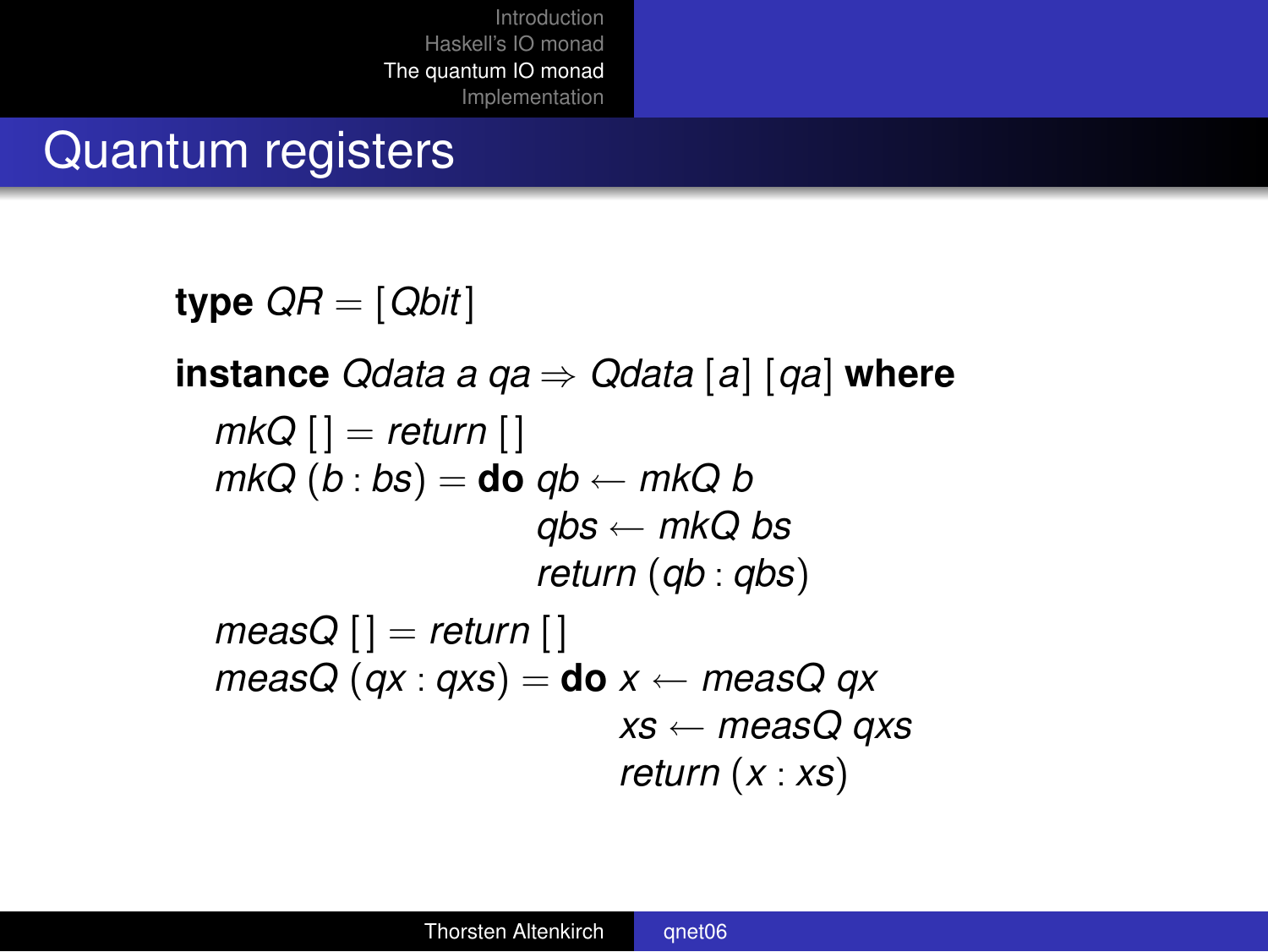### A quantum adder

```
add1: Qbit \rightarrow Qbit \rightarrow Qbit \rightarrow U
add1 qc qa qb =
  cond qcλc →
              cond qa\lambdaa \rightarrow if a \not\equiv cthen unot qb
                              else mempty
carry :: Qbit → Qbit → Qbit → Qbit → U
carry qci qa qb qcsi =
  cond qciλci →
            cond qaλa →
                     cond qbλb →
                               if ci ∧ a ∨ ci ∧ b ∨ a ∧ b
                               then unot qcsi
                               else mempty
```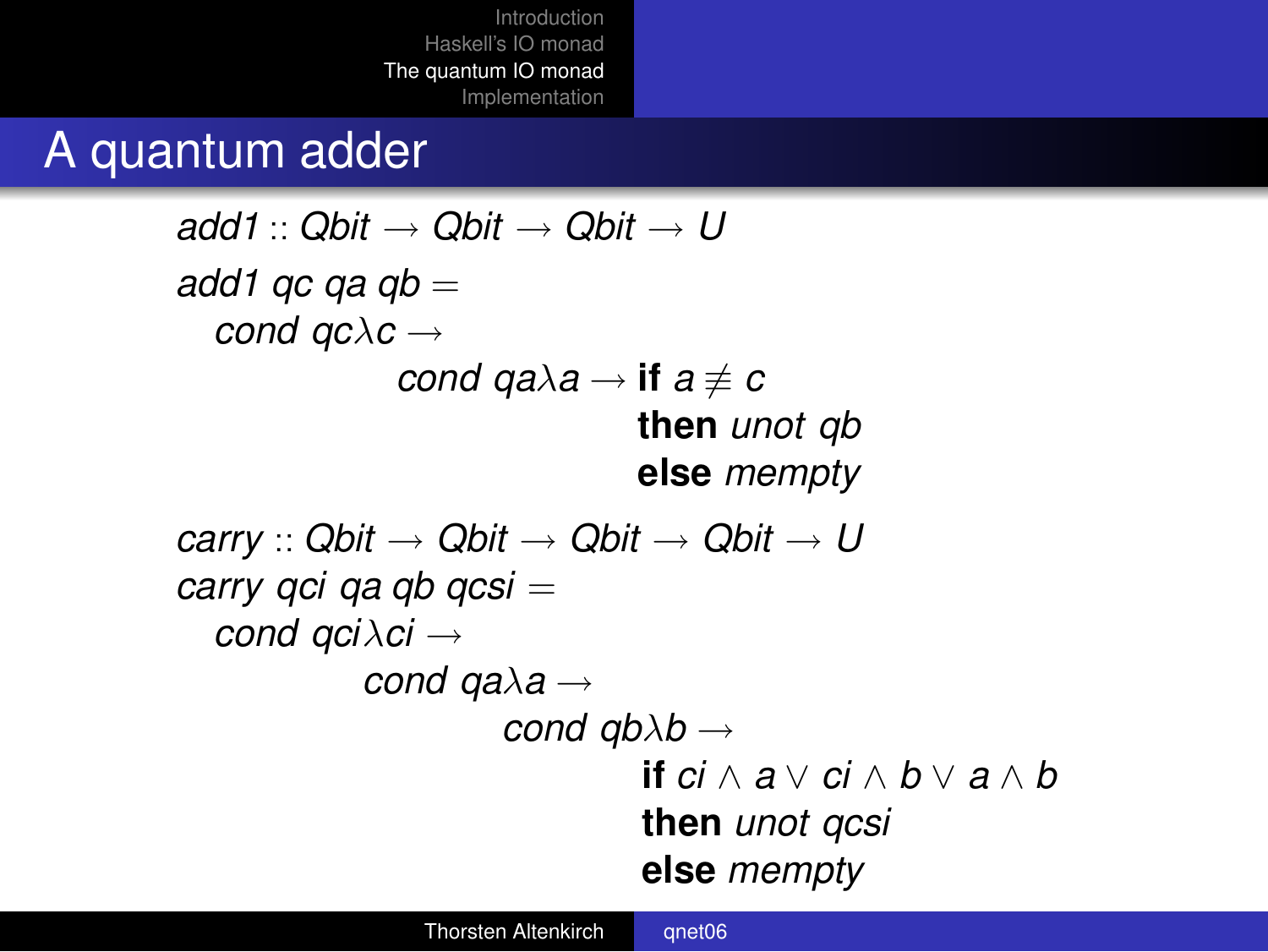# A quantum adder

```
\partial^2 B \to \partial^2 B \to \partial^2 B \to \partial^2 B \to \partial^2 Baddc [ ] [ ] [ ] qc = mempty
addc [qa] [qb] [qci ] qc =
  carry qci qa qb qc
   'mappend'
  add1 qci qa qb
addc (qa : qas) (qb : qbs) (qci : qcsi : qcs) qc =
  carry qci qa qb qcsi
   'mappend'
  addc qas qbs (qcsi : qcs) qc
   'mappend'
  urev (carry qci qa qb qcsi)
   'mappend'
  add1 qci qa qb
```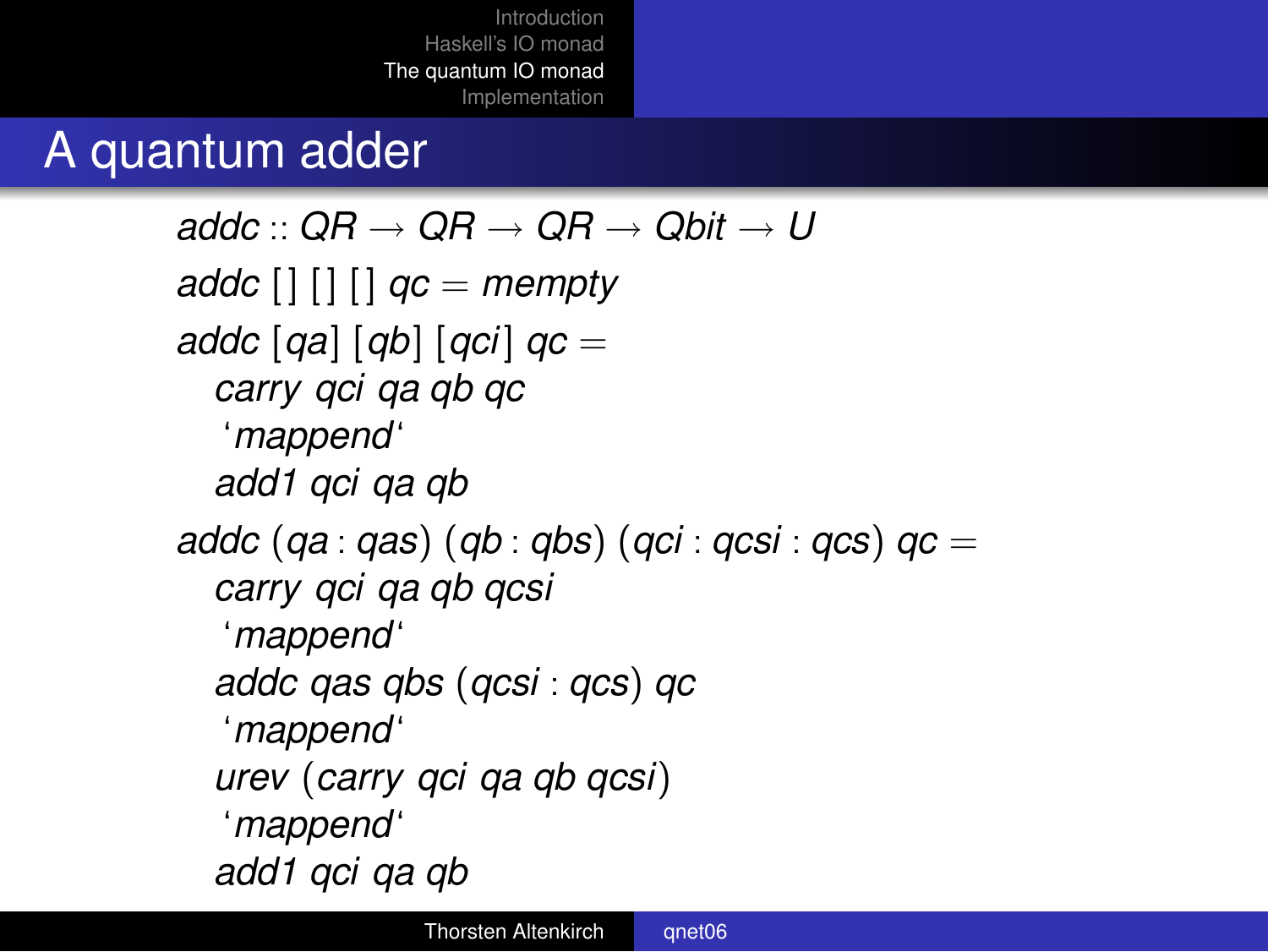### A quantum adder

*add* :: *QR* → *QR* → *Qbit* → *QIO* () *add qaa qbb qc* = **do** *qcc*  $\leftarrow$  *mkQ* (*take* ((*length qaa*)) (*repeat False*)) *applyU* (*addc qaa qbb qcc qc*) *measQ qcc return* ()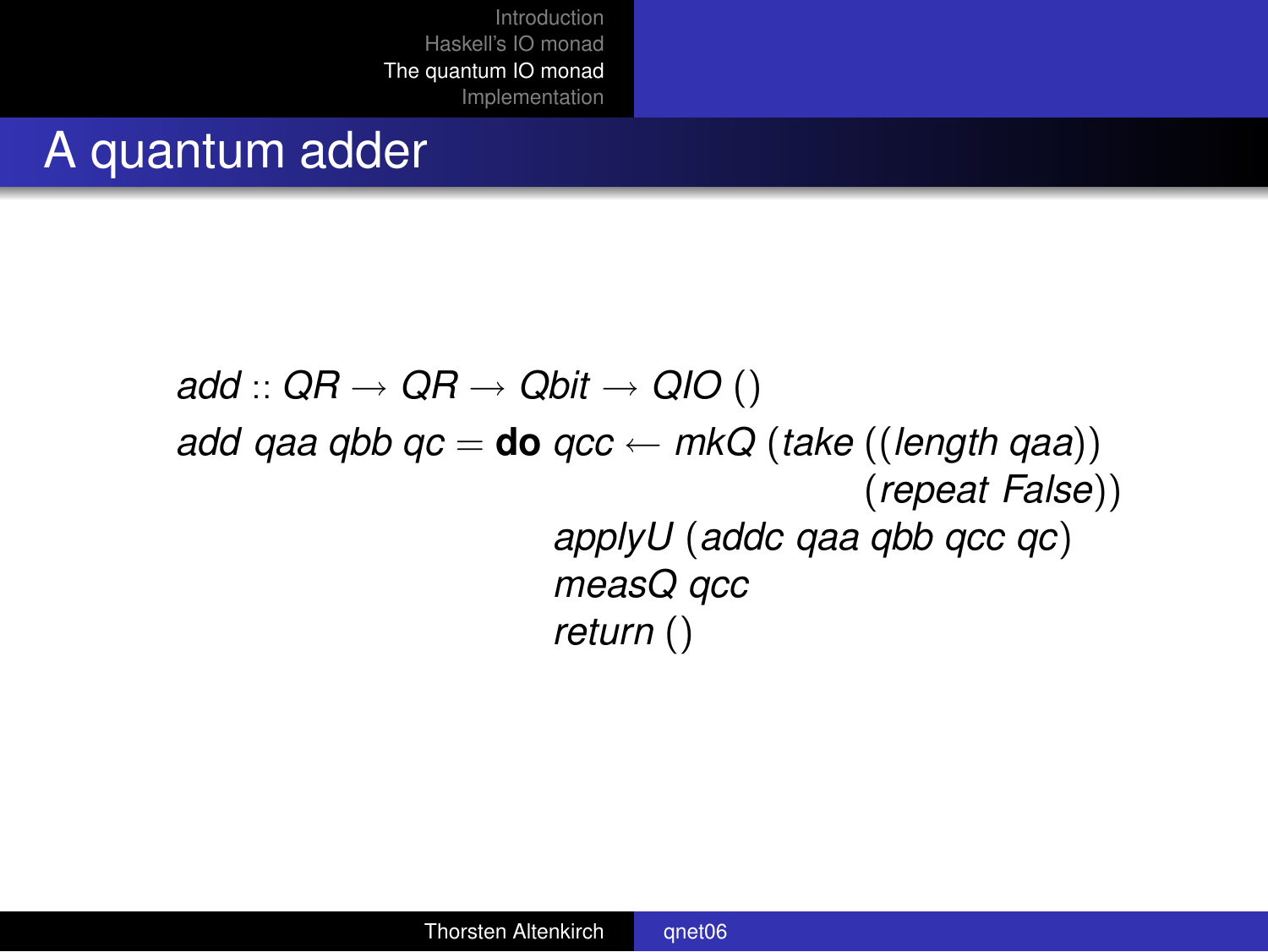# quantum garbage collection

- Qbits cannot be reclaimed by the garbage collector, because they may be entangled with other qbits.
- However, a measured qbit can be disposed.
- **•** Hence, we have to remember in the classical state whether the qbit has been measured.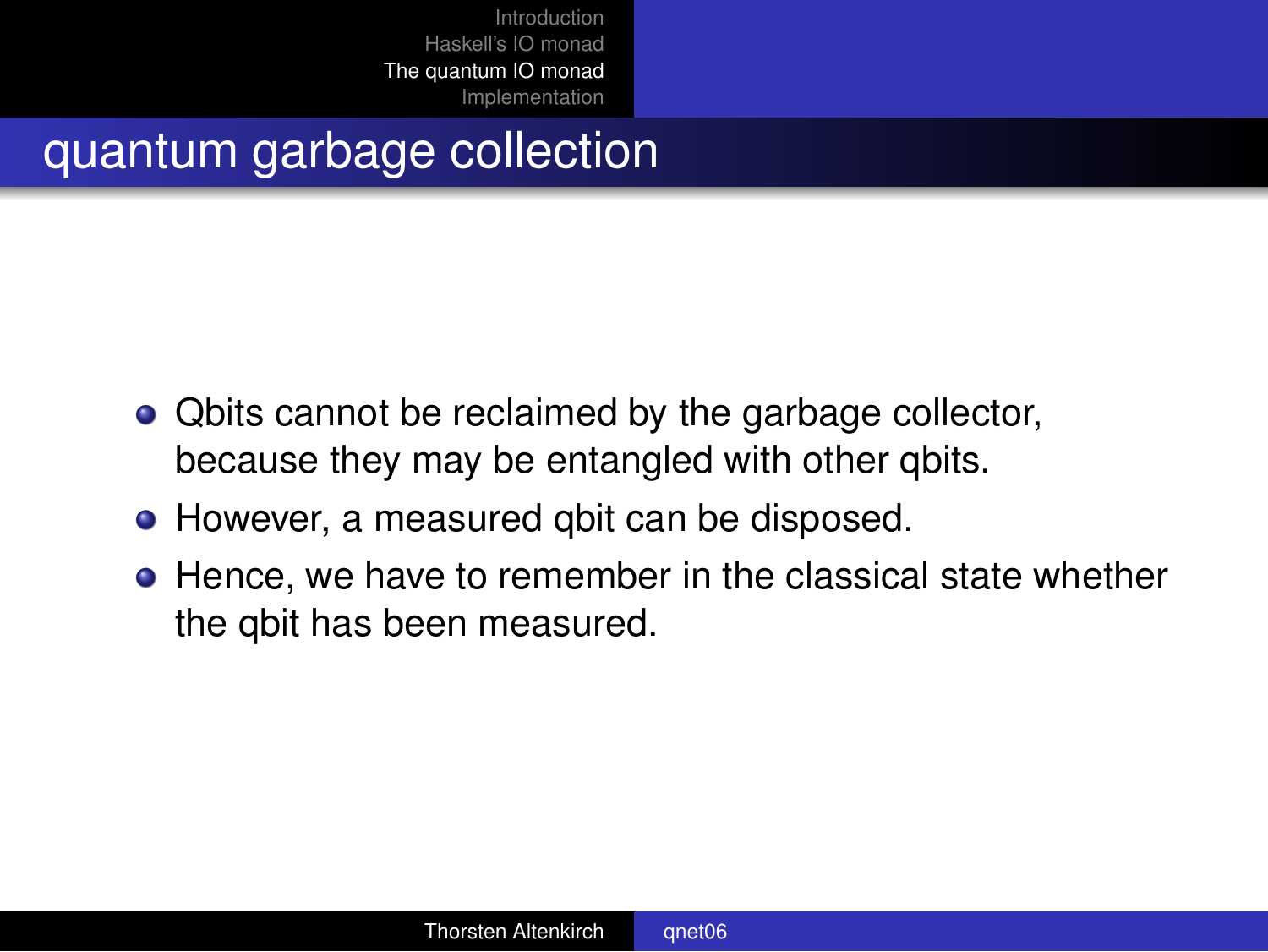### U and QIO as traces

```
data U = UReturn | Unot Qbit U | Uhad Qbit U
        | Uphase Qbit Float U
        | Swap Qbit Qbit U | Cond Qbit (Bool → U) U
data QIO a = QReturn a | MkQbit Bool (Qbit → QIO a)
           | ApplyU U (QIO a)
            | Meas Qbit (Bool → QIO a)
urev : U \rightarrow Uurev UReturn = UReturn
urev (Unot x u) = urev u 'mappend' unot x
urev (Uhad x u) = urev u 'mappend' uhad x
urev (Uphase x phi u) = urev u 'mappend' uphase x (−phi)
urev (Swap x y u) = urev u 'mappend' swap x y
```

```
\murev (Cond x br u) = urev u 'mappend' cond x (urev \circ br)
```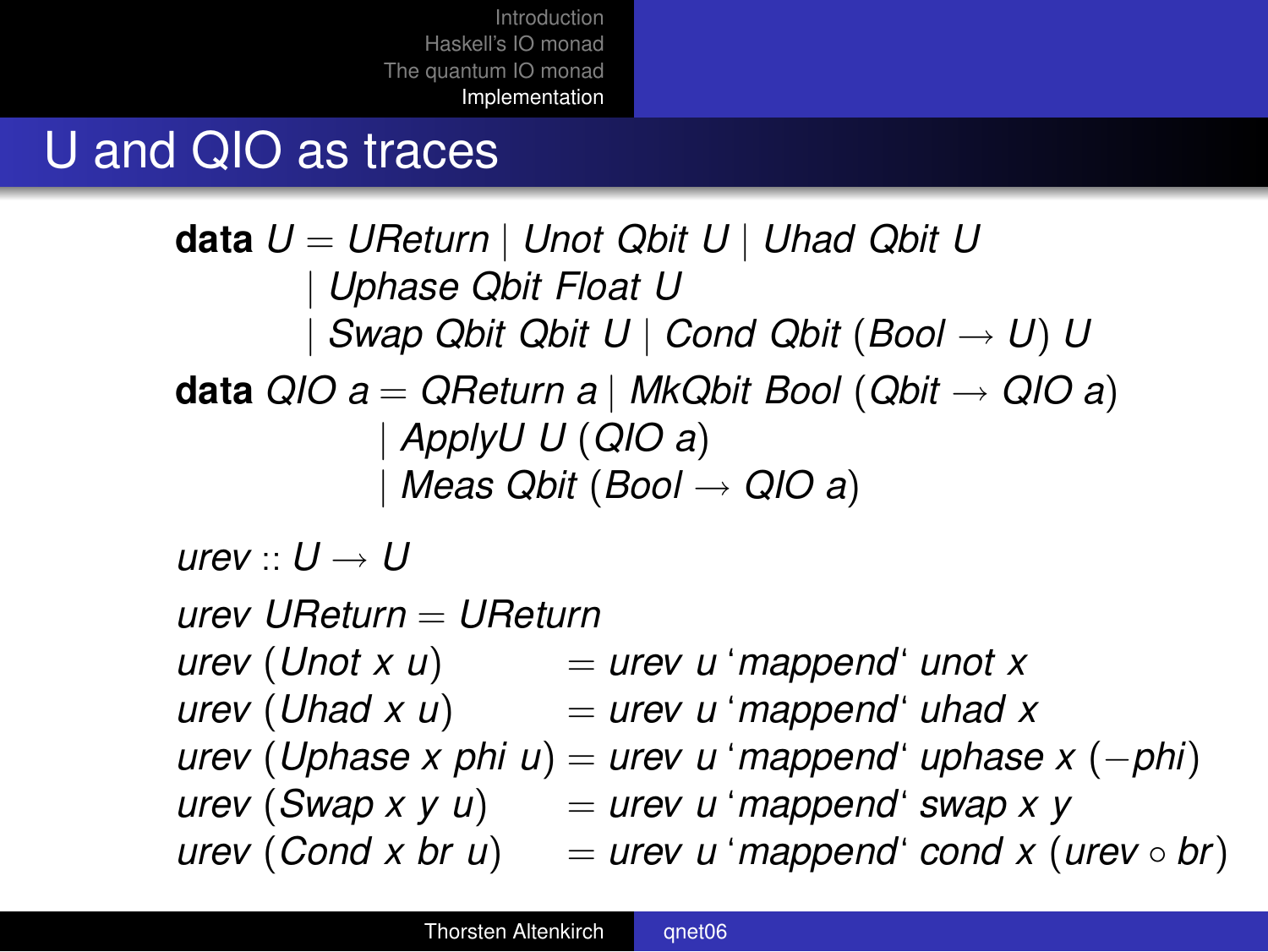# Implementing Unitary

**type** *Heap* **instance** *Num n* ⇒ *Monad* (*Vec n*) **type** *Pure* = *Vec* C *Heap* **newtype**  $Unitary = U$  (*Heap*  $\rightarrow$  *Pure*) **instance** *Monoid Unitary runU* :: *U* → *Unitary*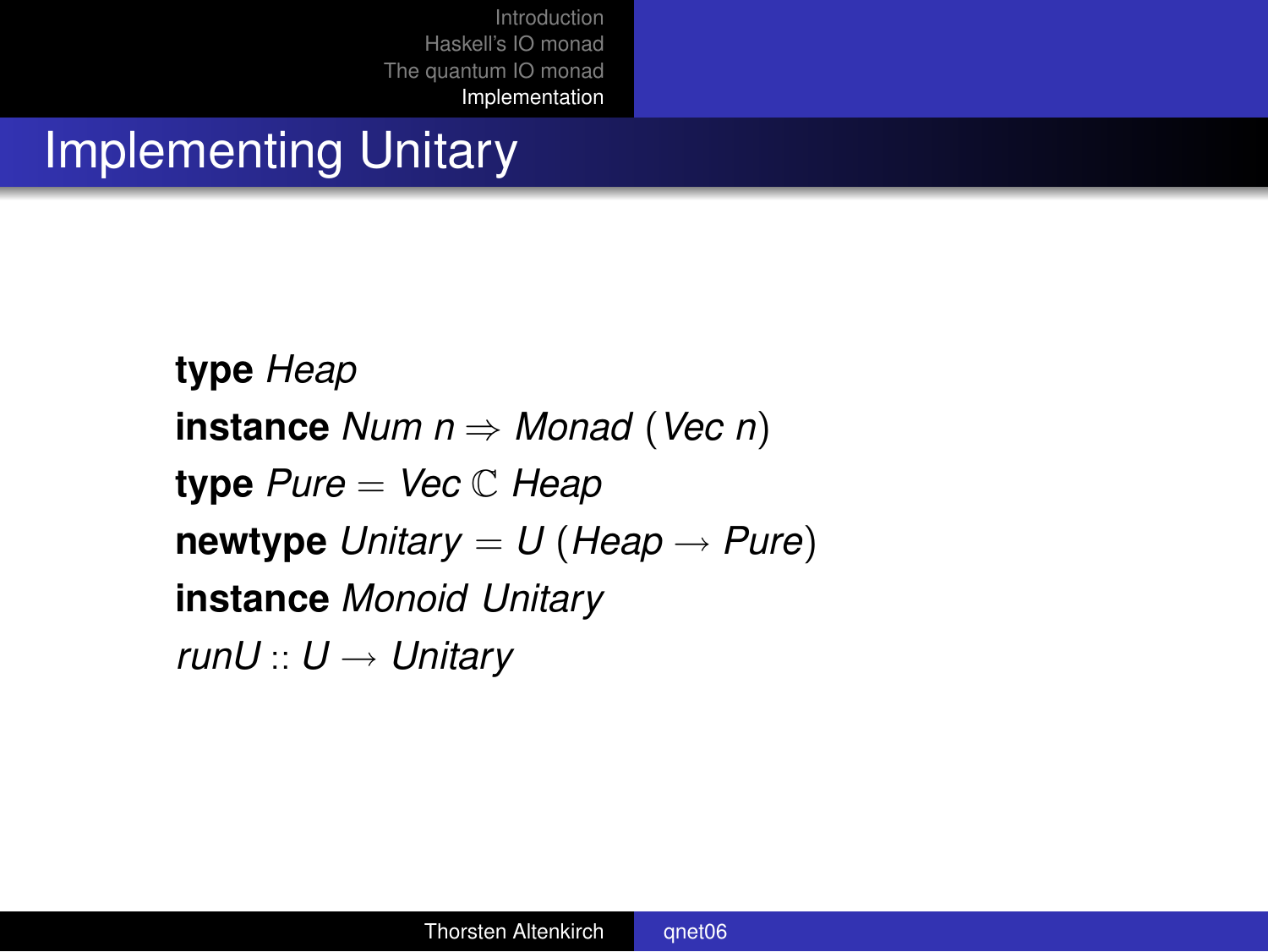Implementing run and sim

**data** *State* = *State*{*free* :: Z, *pure* :: *Pure*} **class** *Monad m* ⇒ *PMonad m* **where**  $m$ *erge* ::  $\mathbb{R} \to m$  *a*  $\to$  *m a*  $\to$  *m a* **instance** *PMonad IO* **data** *Prob*  $a = Prob$  (*Vec*  $\mathbb R$  *a*) **instance** *PMonad Prob eval* :: *PMonad m* ⇒ *QIO a* → *m a run* :: *QIO a* → *IO a run* = *eval sim* :: *QIO a* → *Prob a sim* = *eval*